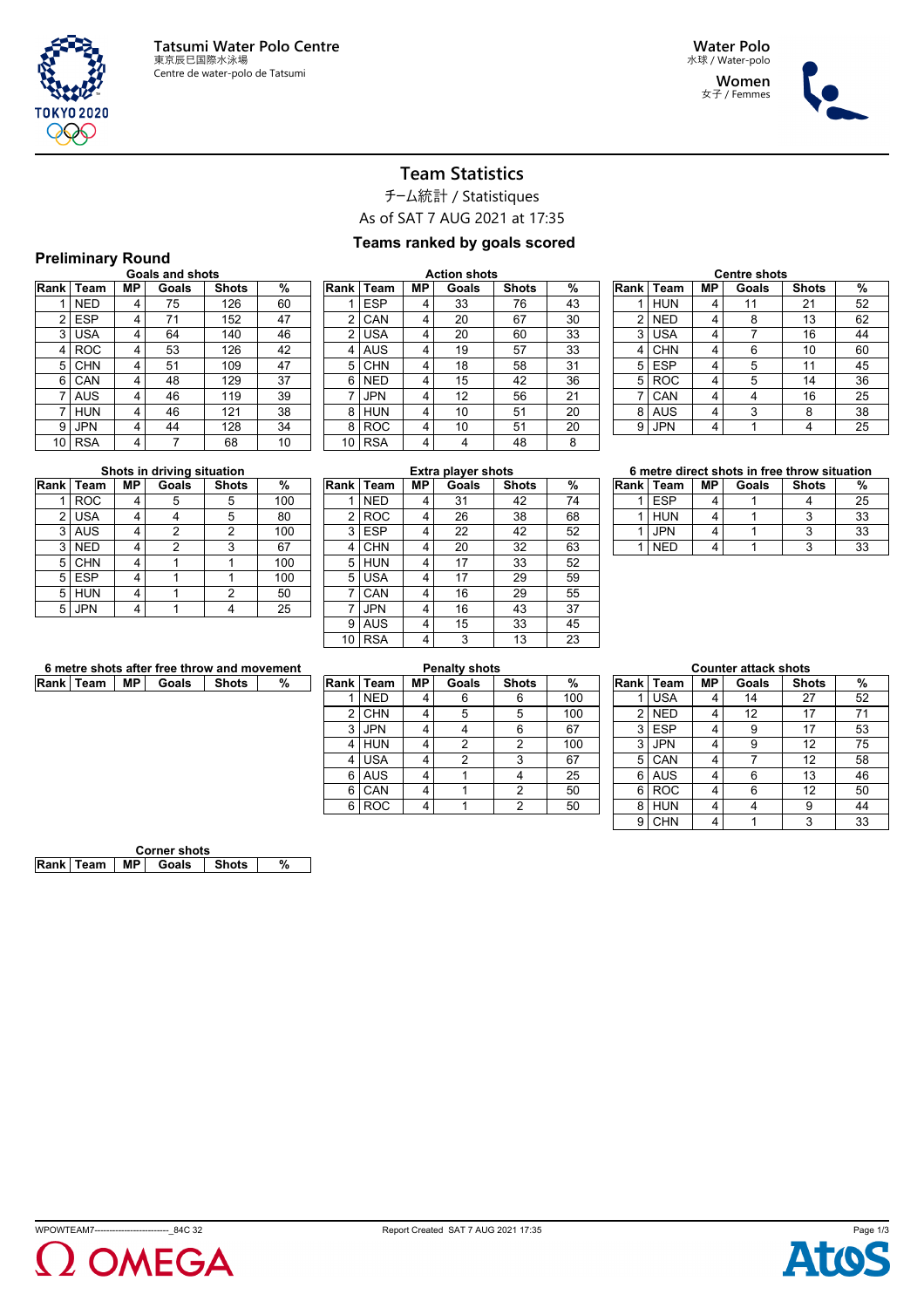

**Women** 女子 / Femmes



### **Team Statistics**

チーム統計 / Statistiques

As of SAT 7 AUG 2021 at 17:35

#### **Teams ranked by goals scored**

| <b>Finals</b> |                        |    |       |              |    |    |  |  |  |  |  |  |
|---------------|------------------------|----|-------|--------------|----|----|--|--|--|--|--|--|
|               | <b>Goals and shots</b> |    |       |              |    |    |  |  |  |  |  |  |
| Rank          | Team                   | МP | Goals | <b>Shots</b> | %  | Ra |  |  |  |  |  |  |
|               | <b>USA</b>             | 3  | 45    | 94           | 48 |    |  |  |  |  |  |  |
| 2             | <b>AUS</b>             | 3  | 32    | 91           | 35 |    |  |  |  |  |  |  |
| 3             | CAN                    | 3  | 31    | 99           | 31 |    |  |  |  |  |  |  |
| 3             | <b>HUN</b>             | 3  | 31    | 83           | 37 |    |  |  |  |  |  |  |
| 3             | <b>NED</b>             | 3  | 31    | 85           | 36 |    |  |  |  |  |  |  |
| 6             | <b>ROC</b>             | 3  | 29    | 85           | 34 |    |  |  |  |  |  |  |
| 7             | <b>ESP</b>             | 3  | 24    | 98           | 24 |    |  |  |  |  |  |  |
| 8             | CHN                    | 3  | 20    | 87           | 23 |    |  |  |  |  |  |  |

| <b>Action shots</b> |            |           |       |              |    |  |  |  |  |
|---------------------|------------|-----------|-------|--------------|----|--|--|--|--|
| Rank                | Team       | <b>MP</b> | Goals | <b>Shots</b> | %  |  |  |  |  |
|                     | <b>AUS</b> | 3         | 16    | 54           | 30 |  |  |  |  |
| 2                   | CAN        | 3         | 13    | 59           | 22 |  |  |  |  |
| 2                   | <b>USA</b> | 3         | 13    | 38           | 34 |  |  |  |  |
| 4                   | <b>ESP</b> | 3         | 12    | 53           | 23 |  |  |  |  |
| 5                   | <b>CHN</b> | 3         | 10    | 51           | 20 |  |  |  |  |
| 6                   | <b>NED</b> | 3         | 9     | 36           | 25 |  |  |  |  |
|                     | <b>HUN</b> | 3         | 8     | 42           | 19 |  |  |  |  |
|                     | ROC        | 3         | 8     | 44           | 18 |  |  |  |  |

| <b>Centre shots</b> |            |    |       |              |    |  |  |  |
|---------------------|------------|----|-------|--------------|----|--|--|--|
| Rank l              | Team       | МP | Goals | <b>Shots</b> | %  |  |  |  |
|                     | CAN        | 3  |       | 6            | 83 |  |  |  |
| 2                   | <b>ROC</b> | 3  |       | 8            | 50 |  |  |  |
| 2                   | <b>USA</b> | 3  |       | 12           | 33 |  |  |  |
| 4                   | <b>AUS</b> | 3  | 3     | 5            | 60 |  |  |  |
| 4                   | <b>ESP</b> | 3  | 3     | 10           | 30 |  |  |  |
| 4                   | <b>NED</b> | 3  | 3     |              | 43 |  |  |  |
|                     | <b>CHN</b> | 3  | 2     |              | 29 |  |  |  |
|                     | <b>HUN</b> | 3  |       | 3            | 67 |  |  |  |

#### **Shots in driving situation**

|   | Rank   Team | МP | Goals | <b>Shots</b> | %   |
|---|-------------|----|-------|--------------|-----|
|   | AUS         |    |       |              | 100 |
|   | <b>USA</b>  | 3  |       |              | 100 |
| 3 | CAN         |    |       |              | 100 |
| 3 | <b>NED</b>  | 3  |       |              | 25  |
| વ | <b>ROC</b>  |    |       |              | 100 |

| <b>Extra player shots</b> |            |           |       |              |    |  |  |  |  |
|---------------------------|------------|-----------|-------|--------------|----|--|--|--|--|
| <b>Rank</b>               | Team       | <b>MP</b> | Goals | <b>Shots</b> | %  |  |  |  |  |
|                           | <b>USA</b> | 3         | 19    | 33           | 58 |  |  |  |  |
| 2                         | <b>HUN</b> | 3         | 18    | 31           | 58 |  |  |  |  |
| 3                         | <b>ROC</b> | 3         | 13    | 27           | 48 |  |  |  |  |
| 4                         | <b>AUS</b> | 3         | 10    | 24           | 42 |  |  |  |  |
| 4                         | CAN        | 3         | 10    | 26           | 38 |  |  |  |  |
| 6                         | <b>ESP</b> | 3         | 9     | 33           | 27 |  |  |  |  |
|                           | <b>NED</b> | 3         |       | 21           | 33 |  |  |  |  |
| 8                         | CHN        | 3         | 6     | 24           | 25 |  |  |  |  |

| 6 metre direct shots in free throw situation |  |  |                                |  |   |  |  |  |
|----------------------------------------------|--|--|--------------------------------|--|---|--|--|--|
|                                              |  |  | Rank Team   MP   Goals   Shots |  | % |  |  |  |
|                                              |  |  |                                |  |   |  |  |  |

| <b>ESP</b> |  | 25 |
|------------|--|----|
| <b>HUN</b> |  | 33 |
| <b>JPN</b> |  | 33 |
| <b>NED</b> |  | 33 |

| 6 metre shots after free throw and movement |  |  |                          |         |   |  |  |
|---------------------------------------------|--|--|--------------------------|---------|---|--|--|
|                                             |  |  | Rank   Team   MP   Goals | ∣ Shots | % |  |  |

| <b>Penalty shots</b> |                    |    |       |              |     |  |  |  |  |
|----------------------|--------------------|----|-------|--------------|-----|--|--|--|--|
|                      | <b>Rank I Team</b> | MР | Goals | <b>Shots</b> | %   |  |  |  |  |
|                      | <b>NED</b>         | 3  |       |              | 100 |  |  |  |  |
| 2                    | <b>USA</b>         | 3  |       |              | 100 |  |  |  |  |
| 3                    | <b>CHN</b>         | 3  |       | 3            | 67  |  |  |  |  |
| 3                    | <b>ROC</b>         | 3  |       | 3            | 67  |  |  |  |  |
| 5                    | CAN                | 3  |       |              | 100 |  |  |  |  |
| 5                    | <b>HUN</b>         | 3  |       |              | 100 |  |  |  |  |

| <b>Counter attack shots</b> |             |           |       |              |    |  |  |  |
|-----------------------------|-------------|-----------|-------|--------------|----|--|--|--|
|                             | Rank   Team | <b>MP</b> | Goals | <b>Shots</b> | %  |  |  |  |
|                             | <b>NED</b>  | 3         |       |              | 50 |  |  |  |
|                             | $2$ USA     | 3         |       |              | 75 |  |  |  |
| 3                           | <b>AUS</b>  | 3         |       |              | 20 |  |  |  |
| 3                           | CAN         | 3         |       | 5            | 20 |  |  |  |
| 2                           | <b>ROC</b>  | 2         |       |              | 50 |  |  |  |

| <b>Corner shots</b>            |  |  |  |  |  |  |  |
|--------------------------------|--|--|--|--|--|--|--|
| Rank Team   MP   Goals   Shots |  |  |  |  |  |  |  |